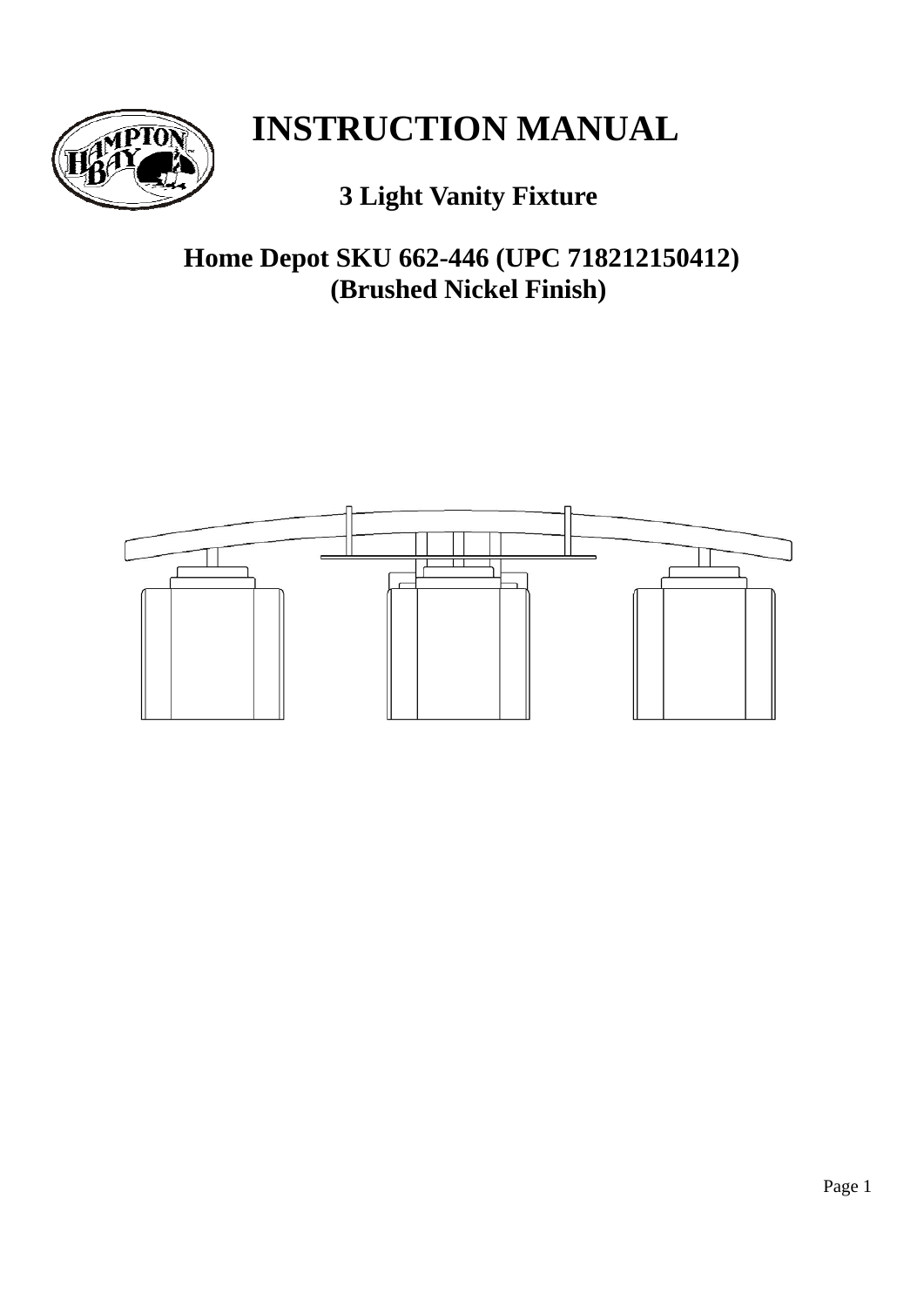Thank you for purchasing this Hampton Bay interior light fixture. This product has been manufactured with the highest standards of safety and quality.

# **FEATURES:**

- 1. Traditional 3 Light Vanity Fixture in Brushed Nickel Finish.
- 2. Timeless Elegant Design.
- 3. Easy to assemble and install.

# **QUESTIONS, PROBLEMS, MISSING PARTS:**

Before returning to your local Home Depot, please call our Customer Service Team at 1-877-527-0313 or visit www.homedepot.com. Please reference your SKU (662-446 Brushed Nickel fixture) or UPC (718212150412 Brushed Nickel fixture).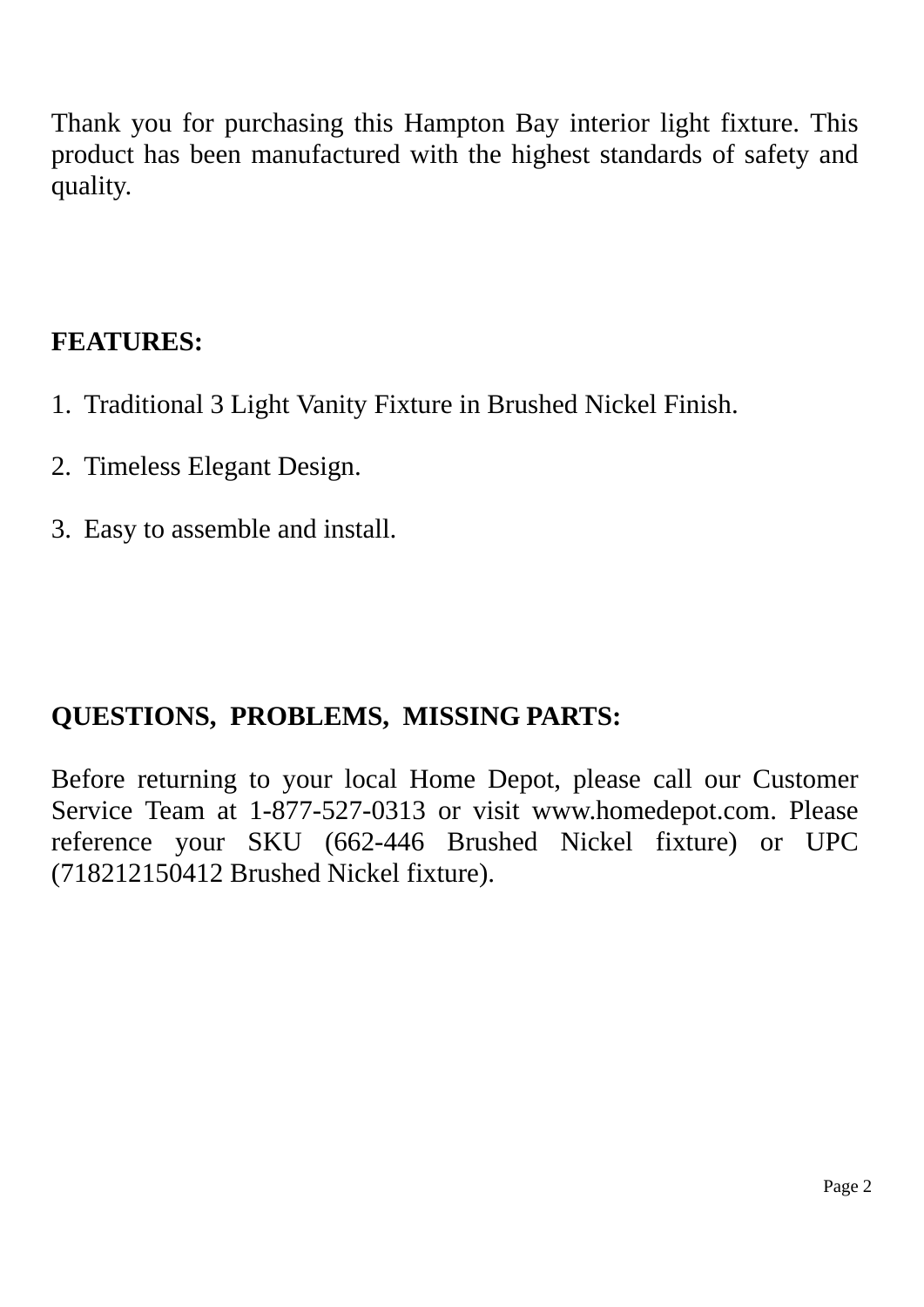# **CAUTION:**

- 1. Before starting installation of this fixture or removal of a previous fixture, disconnect the power by turning off the circuit breaker or by removing the fuse at the fuse box.
- 2. CONSULT A QUALIFIED ELECTRICIAN IF YOU HAVE ANY ELECTRICAL QUESTIONS.
- 3. If you have any non-electrical questions about this fixture, please contact our Customer Service Team at 1-877-527-0313 or visit www.homedepot.com. Please reference your SKU (662-446 Brushed Nickel fixture) or UPC (718212150412 Brushed Nickel fixture).
- 4. Keep your receipt and these Instructions for Proof of Purchase.

# **TOOLS REQUIRED FOR ASSEMBLY & INSTALLATION (not included):**



Light Bulb (100 watt maximum) Safety goggles Step Ladder Wire strippers









Flathead screwdriver Phillips screwdriver Electrical tape Wire cutters





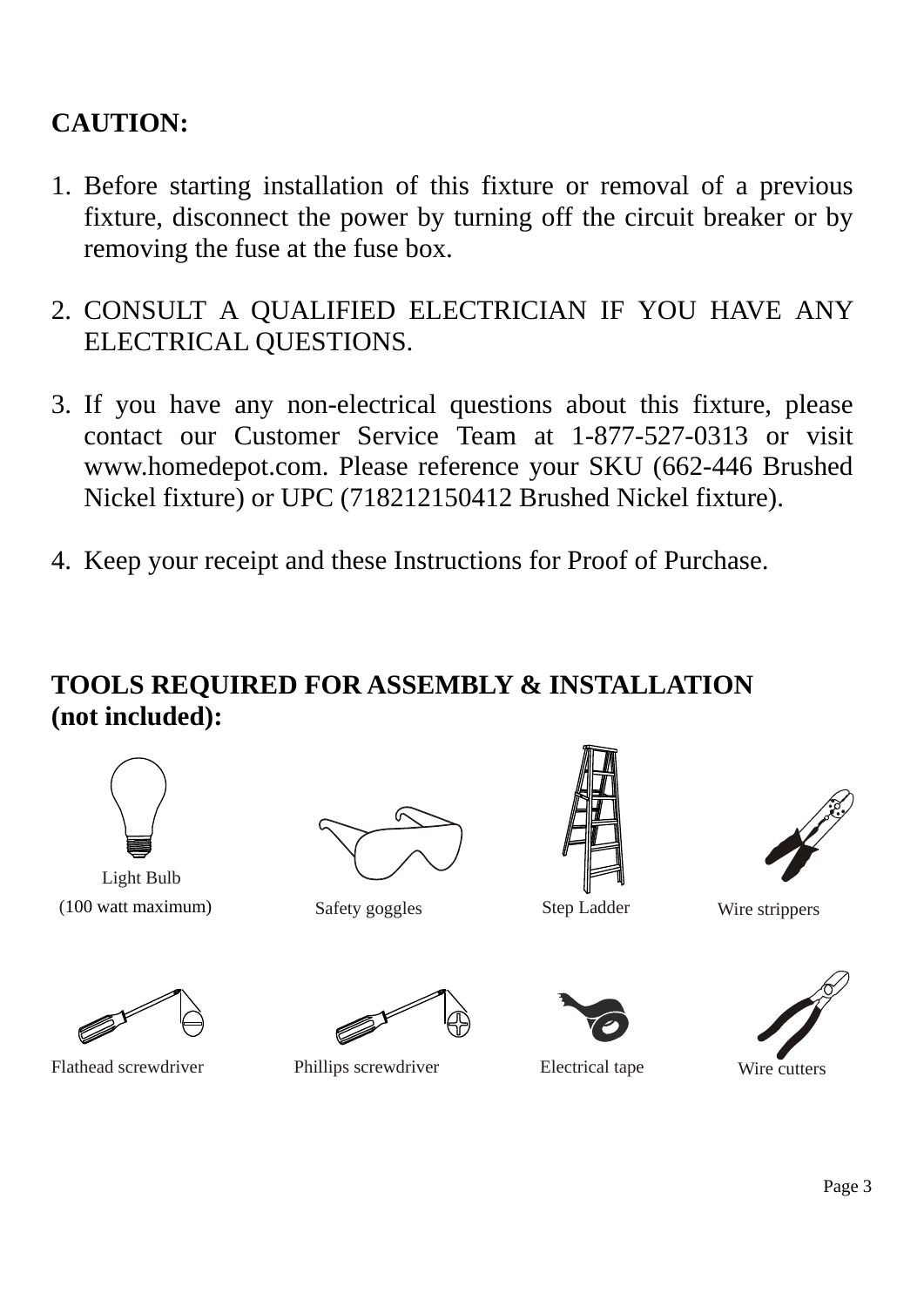# **PARTS INCLUDED FOR ASSEMBLY (parts are not to scale):**





3 Glass Shade (#1) 3 Screw Shell (#2)

# **ASSEMBLY INSTRUCTIONS:**

- 1. Shut off power at the fuse box or circuit breaker box. If necessary, remove old fixture and all mounting hardware from wall outlet box.
- 2. Carefully unpack your new fixture and lay out all the parts on a clear area. Take care not to lose any small parts necessary for installation.
- 3. Place the Glass Shade (#1) into the Socket Cup (#5) and secure in place with the Screw Shell (#2).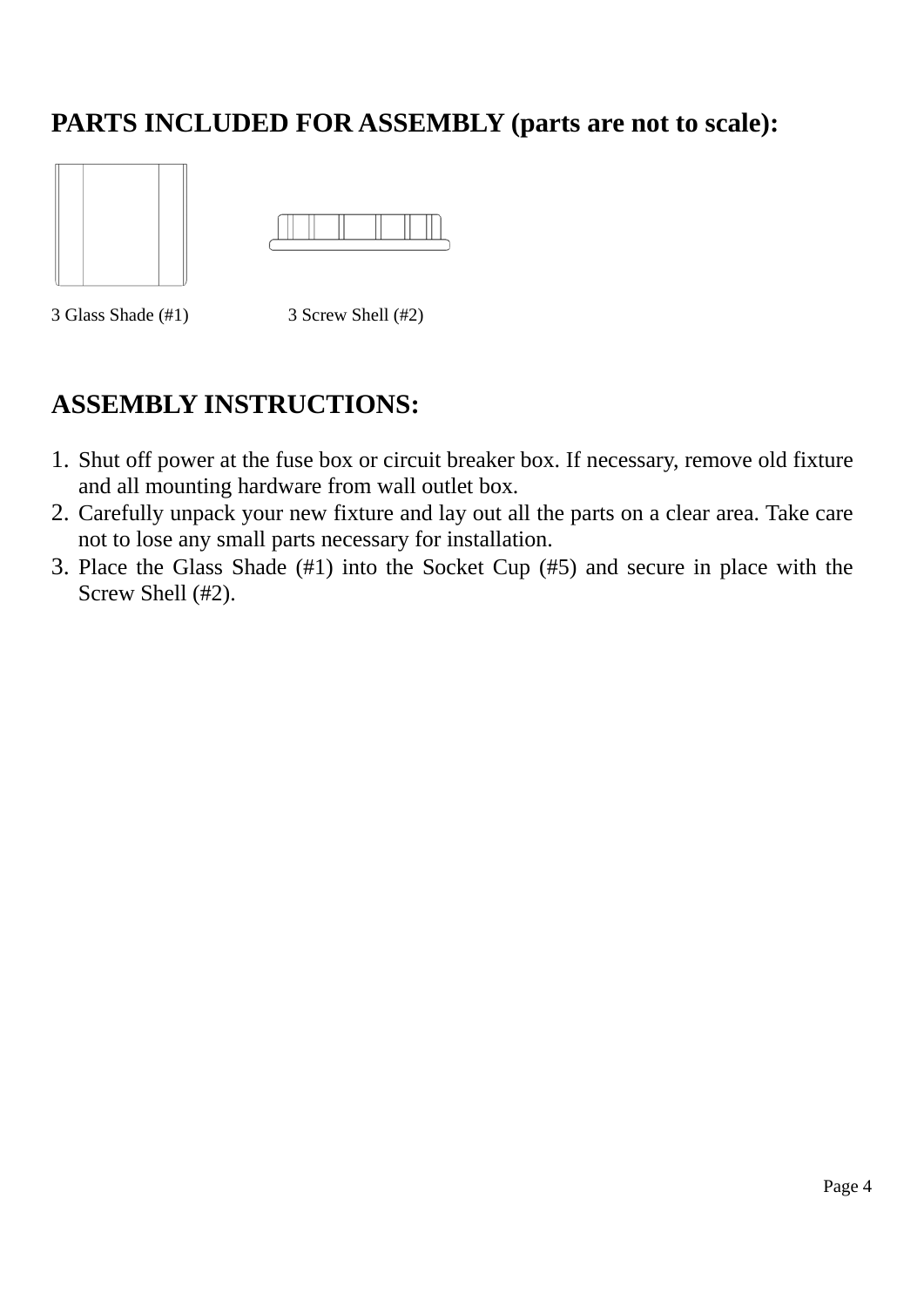### **ASSEMBLY:**

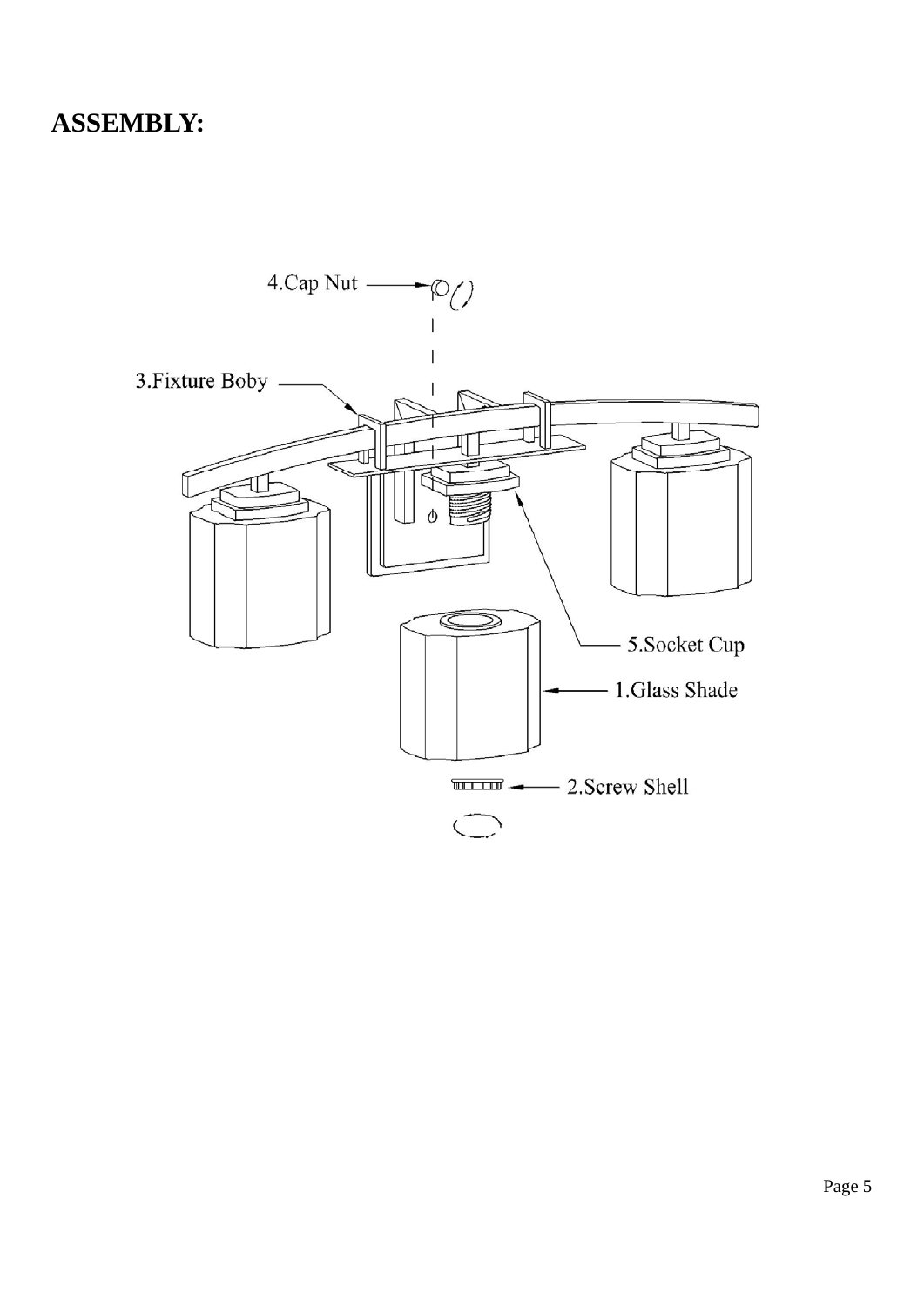### **PARTS INCLUDED FOR INSTALLATION (parts are not to scale):**









1 Cap Nut (#4) 1 Hex Nut (#7) 2 Outlet Box Screws (#8) 1 Nipple (#6)







1 Crossbar (#9) 3 Wire Connectors (#13) 1 Ground Screw (#10)

### **INSTALLATION INSTRUCTIONS:**

- 1. Attach the Crossbar (#9) to the Outlet box(#12) with the two Outlet box Screws (#8) as shown. The side of the Crossbar(#9) marked "GND" must face out.
- 2. Thread the Nipple (#6) part way into the center hole of the Crossbar(#9).
- 3. Connect the white wire from the fixture to the white wire from the Outlet Box (#12), and the black wire from the fixture to the black wire from the Outlet Box (#12). Cover the two wire connections using the two provided Wire Connectors (#13). Wrap the two wire connections with electrical tape for a more secure connection., making sure that all Wire Connectors (#13) are secured. If your outlet box has a ground Screw(#10) (green or bare copper), connect the fixture Ground Wire(#11) to it. Otherwise, connect the fixture Ground Wire(#11) directly to the Crossbar(#9) using the Ground Screw (#10) provided. *Note: If you have electrical questions, consult your local electrical code for approved grounding methods.*
- 4. Place the Fixture body (#3) over the Nipple(#6) so it protrudes through the center hole. Screw the Cap Nut (#4) onto the end of the Nipple(#6) until fixture is secured to the wall.
- 5. Install the proper light bulbs (not included) for your fixture. (DO NOT EXCEED THE SPECIFIED WATTAGE!)
- 6. Installation is complete. Turn on the power at the circuit breaker or fuse box. Turn the light switch on to activate the fixture.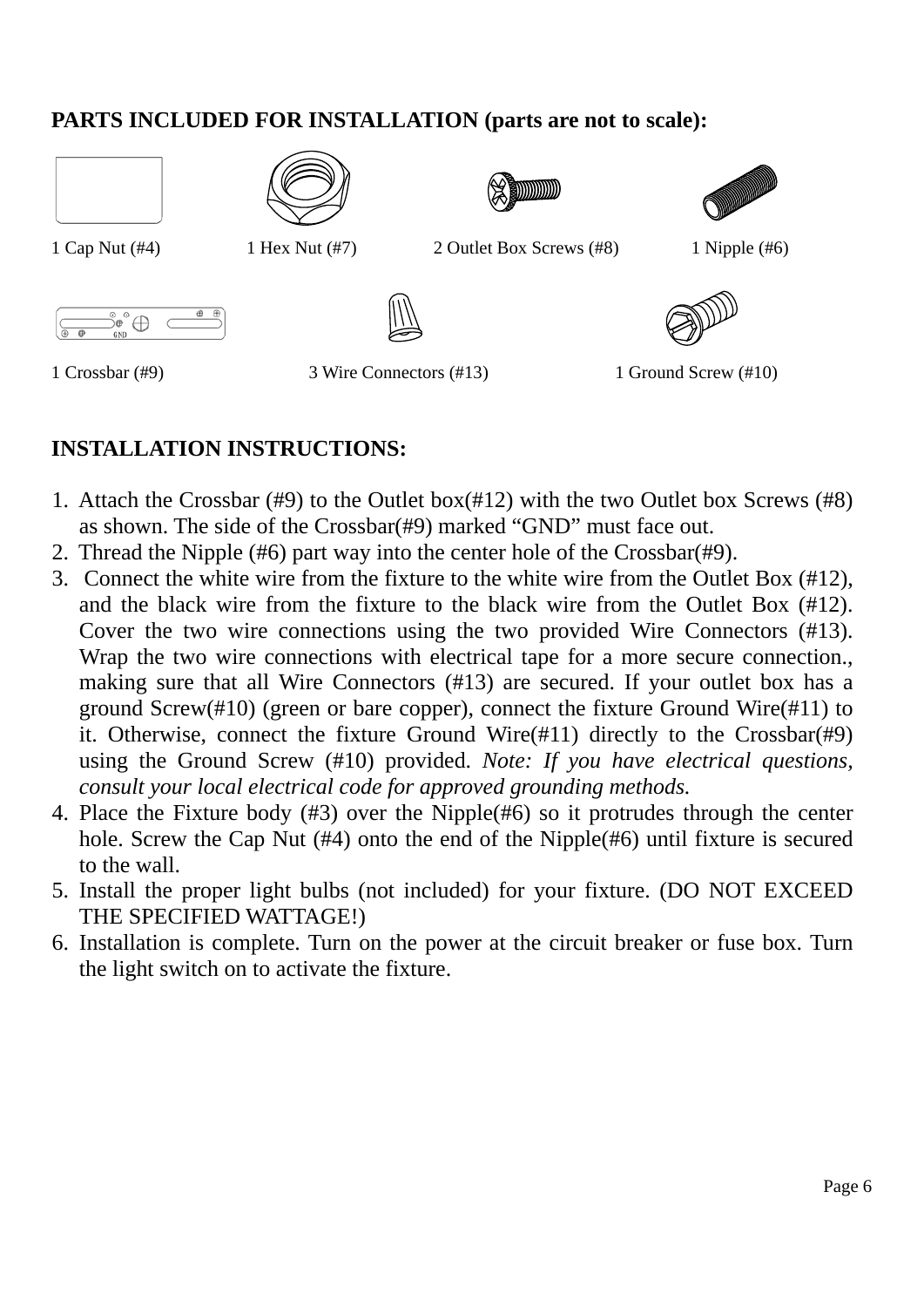# **INSTALLATION:**